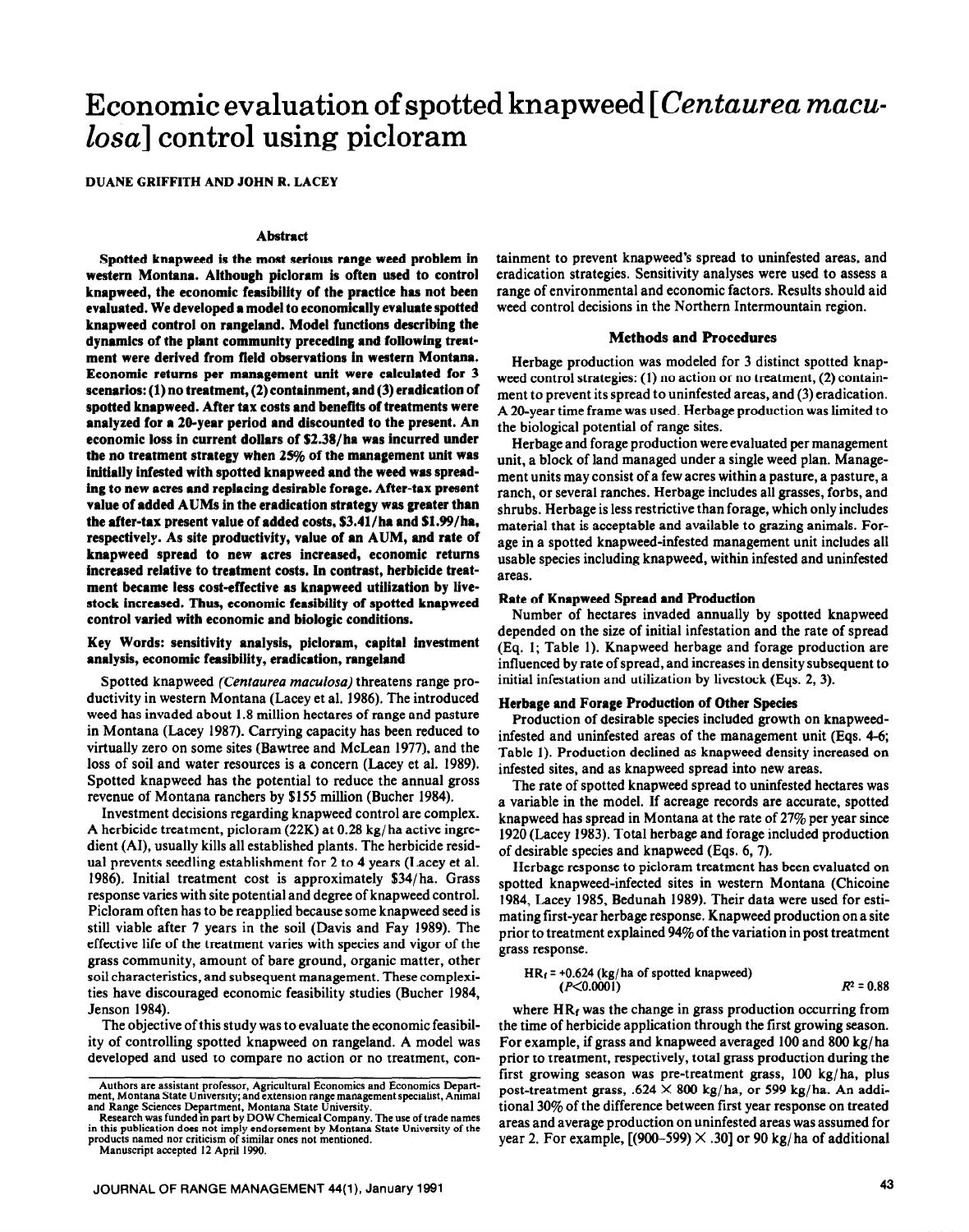**Table 1. Equations used to estimate rate of spotted knapweed spread, spotted knapweed production, production of other species, and economics of spotted knapweed control.'** 

**Rate** of knapweed spread  $MA_y = (IA^*(1 + S)^Y \le AM) - (IA(1 + S)^{y-1} \le AM)$ (1)

Knapweecl production

 $KI_y = (IP^*(1 + I)^Y \le MK)$ (2)

 $KU_y = ((IA * KI_y + \frac{20}{x_0})(MA_y * KM_y) * P_k) \div AM$ (3)

Herbage and forage production of other species

$$
FU_y = ((IA * FI_y + \sum_{y=0}^{10} MA_y * FM_y) * P_f) \div AM
$$

$$
UU_{y} = ((AM - (IA * (1 + S)^{y} \le AM)) * AP * P_{f}) \div AM
$$

$$
TU_y = KU_y + FU_y + UU_y \tag{6}
$$

$$
TT_y = (IA_u * KI_y * P_k + IA_u * FI_y * P_f + UA_0 * AP^* P_f + TA_0 * TR_{ky} * P_k+ TA_0 * TR_{hy} * P_f) \div AM
$$
\n(7)

$$
IM_{y} = (TT_{y} + (TT_{y-1}*(1+H)^{y})-TT_{y-1})) \leq (MM * P_{f})
$$
\n(8)

Economics

$$
PV_{L} = \sum_{\substack{y=0 \ 20}}^{20} ((TU_{0} - TU_{y}) \div LB_{\text{aum}} * ATV_{\text{aum}})
$$
(9)

$$
PV_c = \sum_{\substack{y=0 \ y\geq 0}} \left( (CA_0 * (1+i)^{y} T A_y) * (1-MTR)^* D_y \right) \div AM \tag{10}
$$

$$
PV_b = \sum_{y=0}^{\infty} \left( ((TT_y - TU_y) \div LB_{\text{aum}})^*((V_0^*(1+i)^y))^*(1-MTR)^*D_y) \right) (11)
$$

 $^1$  AM = Management unit size (ha),<br>= Herbage produced on uninfested area (kg/ha)<br>= Inflated, tax adjusted, discounted value of an AUM (adjusts future **AP** ATV<sub>aun</sub> benefits lost to present dollars)  $C_{D_v}^{A_0}$ = Treatment costs/ ha during initial year of the analysis, year 0 = Tax adjusted discount factor for year y of the analysts (adjusts future cost to the present) FI, = Desirable herbage  $kg/ha$  in year y on infested areas that were untreated  $=$  Desirable herbage kg/ ha in year y on marginal area infested<br> $=$  Desirable herbage kg/ ha in year y on marginal area infested<br> $=$  Non-knanweed forage available (kg/ha) in year y from desir  $\frac{FM_{y}}{FU_{y}}$ = Non-knapweed forage available (kg/ha) in year y from desirable grasses and other herbage  $\mathbf H$  $=$  Annual rate of succession under improved management<br> $=$  Expected inflation rate Expected inflation rate Annual rate of increase in knapweed density on infested areas = Size (ha) knapweed infestation in initial year.<br>  $\overline{z}$  Area (ha) of management unit initially inf Area (ha) of management unit initially infested but untreated under IA. a containment straiegy IP<br>IM. Knapweed (kg/ha) on infested area during the initial year<br>Total forage (kg/ha) in year y assuming treatment and improved **management**  Knapweed (kg/ha) in year y on the initially infested but untreated KI<sub>y</sub>  $\equiv$ areas Knapweed (kg/ha) on marginal areas during year y (newly infested KM,  $\equiv$ in year y) Knapweed forage (kg/ ha) in year y Forage (kg) required for one AUM. Marginal ha, new ha, infested in year y KU,  $LB_{num}$  $\equiv$ MA<sub>y</sub><br>MK  $\equiv$ Maximum kg/ ha of knapweed allowed on the management unit limited to 90% of the current average herbage kg/ha on uninfested areas **MM** Maximum herbage (kg/ ha) production on the management unit **MTR**  $\equiv$ Marginal tax rate. Percent of desirable herbage utilized by livestock, Percent of knapweed utilized by livestock  $P_k$ <br> $PV_L$ After-tax present value of AUMs/ha lost due to no action altema- $\overline{a}$ tive (prorated over every ha in management unit)  $PV<sub>b</sub>$  $\equiv$ After-tax present value of the benefits received over the analysis period (prorated over every ha in management unit) After-tax present value of costs incurred over the analysis period (prorated over every ha in management unit)  $PV_c$ Annual rate of knapweed spread to uninfested ha TA<sub>0</sub> Number of ha treated in year 0  $T_{R_{hy}}^{X_{y}}$ Number of ha treated during year y Desirable herbage (kg/treated ha) produced in year y Knapweed (kg/treated ha) response to treatment in year y  $\equiv$ TR<sub>ky</sub> TT, Total forage (kg/ha) in management unit available to livestock in  $\equiv$ vear  $TU<sub>0</sub>$  $=$  Total forage (kg/ha) in management unit available to livestock during year 0 under the no action alternative Total forage (kg/ha) in management unit available to livestock in TU<sub>v</sub> year y under a no action alternative  $U_{\text{U}}$ Number of ha in management unit that are initially uninfested  $\equiv$  $\overline{a}$ Forage (kg/uninfested ha) in year y Value of AUM during year 0  $\check{Y}_0$ <sup>V<sub>0</sub></sup>  $\overline{a}$ 

Year y of the analysis period

grass would bring total desirable grasses to 689 kg/ ha. In year 3, production was assumed to be equal to total herbage production on uninfested hectares prior to picloram treatment. Herbage production was constant from years 3 through 20, assuming that picloram was reapplied to prevent knapweed reestablishment.

Our model allows analysis of improved grazing management in conjunction with herbicide treatment (Eq. 8). However, analyses are not reported here because of the difficulty in separating treatment effects from improved management.

Daily forage requirements of ruminants average about 2% of their body weight on a dry weight basis (K. Havstad, pers. comm.). Thus, an animal unit or a 454-kg animal requires from 9-10 kg daily, or 299 kg per month. This does not include forage disappearance, trampling, and other losses. The added forage available after knapweed treatment was divided by 299 kg to determine additional AUMs available for each year of the analysis. Forage required per animal unit is a model variable.

## **Economics**

(4) (5)

> Spotted knapweed control requires a capital investment. Expenses may be concentrated during the initial period of an analysis or be spread throughout the life of the project. Net annual returns are often received over the life of the project.

> Our model differs from Ethridge et al.'s (1984,1987a, and 1987b) capital investment analyses in that forage, not livestock, was the end product. Thus, our approach eliminated the use of livestock enterprise budgets. Although we assume that individual livestock performance was not affected by the presence of knapweed, carrying capacity was reduced by the plant.

> Present value analysis was used to evaluate the economic potential of spotted knapweed control (Table 1, Eqs. 9-11). Investments are economically feasible when the discounted stream of after-tax benefits are greater than the discounted stream of after-tax costs. Current treatments costs and benefits were adjusted annually during the analysis for inflation and taxes.

> Taxes were a variable in our model. Tax effects cancel out of the model when the timing and amount of the costs of treatment equal the timing and amount of the benefits. Economic outcomes are influenced by taxes whenever the flow of costs and benefits are unequal.

> We used the model to compare the no action, containment and eradication strategies on a 405-ha management unit. Economic assumptions included: cost of treatment =  $$34/ha$ , AUM =  $$10$ , nominal interest rate = 12%, inflation rate =  $7\%$ , and marginal tax rate = 15%. Biological assumptions include: initial infestation of spotted knapweed  $= 25\%$  of management unit, knapweed utilization =  $20\%$ , utilization of desirable forage =  $40\%$ , AUM = 299 kg, annual rate of forage displacement by knapweed  $= 15\%$ , annual rate of knapweed spread to new areas  $= 10\%$ , and grazing management programs following herbicide treatment were not changed,

#### Table 2. **Herbicide treatment by year to control spotted knapweed on**  high- and low-producing sites as used in the sensitivity analysis<sup>1</sup>.

| Year | % Hectares Treated by Year |                    |  |  |  |
|------|----------------------------|--------------------|--|--|--|
|      | High-producing site        | Low-producing site |  |  |  |
|      | 100                        | 100                |  |  |  |
|      | 60                         | 80                 |  |  |  |
|      | 30                         | 60                 |  |  |  |
| 9    | 15                         | 40                 |  |  |  |
| 12   |                            | 20                 |  |  |  |
| 15   |                            | 10                 |  |  |  |
| 18   |                            | 10                 |  |  |  |

1 In a containment strategy, 20% of the infested hectare was treated in the first Year, and 10% each following year. Retreatment schedule based on recommendations of weed scientists and land managers in Western Montana.

 $\equiv$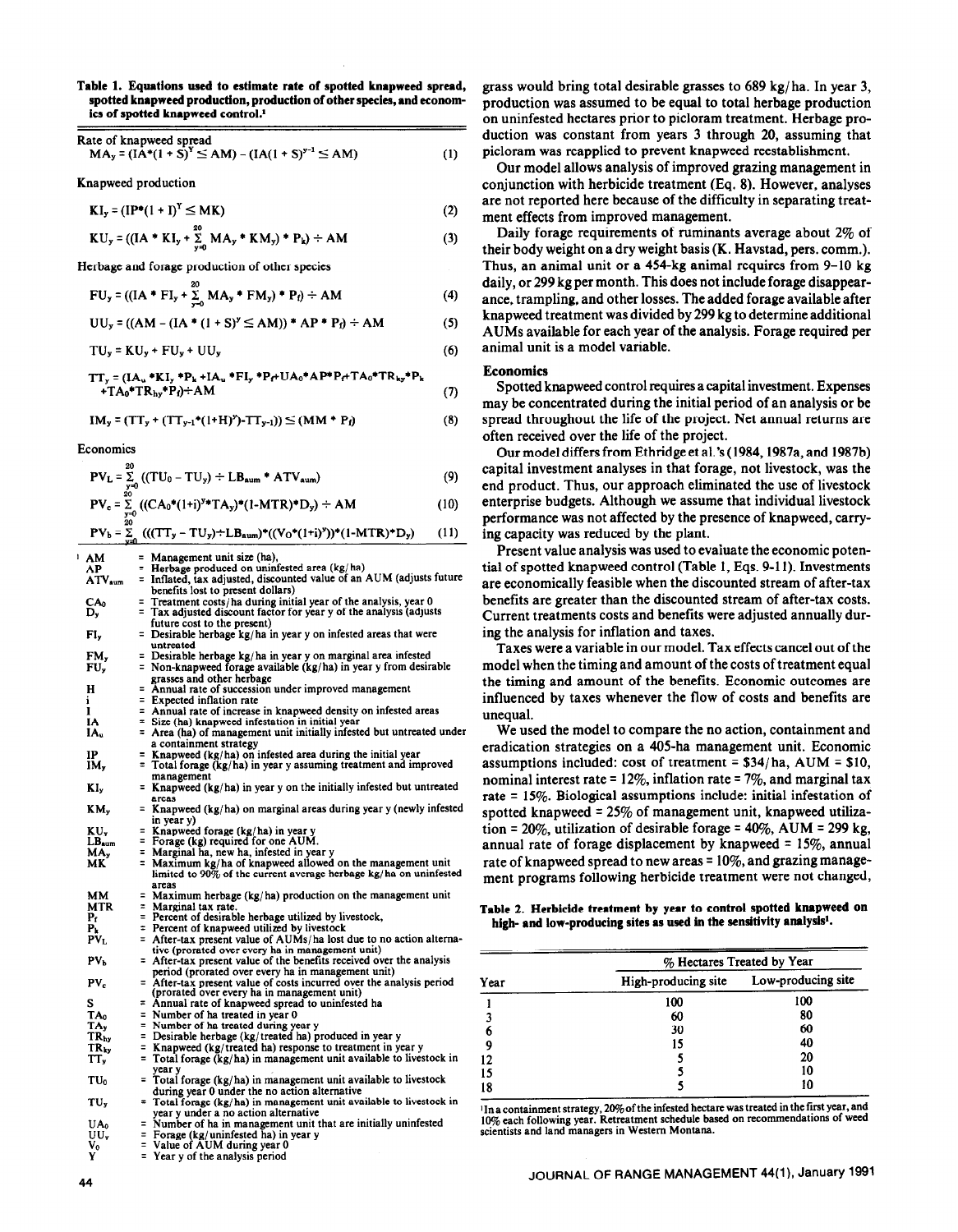**Table 3. Summary of no spotted knapweed treatment given the specified parameters, on 8 high-producing site.** 

| Year(s)<br>Treated | Number<br>Infested<br>Hectares | Average<br>Knapweed<br>Production<br>(kg/ha) | Knapweed<br>Utilized<br>(kg/ha) | Total<br>Herbage<br>Utilized<br>(kg/ha) | <b>Stocking</b><br>Rate<br>(ha/AUM) | Change in<br>Herbage<br>Utlized<br>(kg) | Present<br>Value of<br>Loss <sup>1</sup><br>(S/ha) |
|--------------------|--------------------------------|----------------------------------------------|---------------------------------|-----------------------------------------|-------------------------------------|-----------------------------------------|----------------------------------------------------|
| Year <sub>0</sub>  | 101                            | 68                                           | 14                              | 204                                     | .59                                 | $\bf{0}$                                | S.00                                               |
| Year 1             | 111                            | 79                                           | 16                              | 202                                     | .60                                 |                                         | .02                                                |
| Year 2             | 122                            | 93                                           | 19                              | 199                                     | .61                                 |                                         | .05                                                |
| Year 3             | 135                            | 108                                          | 22                              | 196                                     | .62                                 | 8                                       | .07                                                |
| Year 4             | 148                            | 125                                          | 25                              | 193                                     | .63                                 | 11                                      | .10                                                |
| Year 5             | 163                            | 132                                          | 26                              | 191                                     | .63                                 | 13                                      | .10                                                |
| Year 6             | 179                            | 135                                          | 27                              | 191                                     | .64                                 | 13                                      | .10                                                |
| Year 7             | 197                            | 139                                          | 28                              | 190                                     | .64                                 | 14                                      | .10                                                |
| Year 8             | 217                            | 143                                          | 29                              | 189                                     | .64                                 | 15                                      | .11                                                |
| Year 9             | 239                            | 149                                          | 30                              | 188                                     | .64                                 | 16                                      | .11                                                |
| Year 10            | 263                            | 155                                          | 31                              | 187                                     | .65                                 | 17                                      | .11                                                |
| Year 11            | 289                            | 163                                          | 33                              | 185                                     | .65                                 | 19                                      | .12                                                |
| Year 12            | 318                            | 173                                          | 35                              | 183                                     | .66                                 | 21                                      | .12                                                |
| Year 13            | 349                            | 184                                          | 37                              | 181                                     | .67                                 | 23                                      | .13                                                |
| Year 14            | 384                            | 197                                          | 39                              | 178                                     | .68                                 | 26                                      | .14                                                |
| Year 15            | 405                            | 210                                          | 42                              | 176                                     | .69                                 | 28                                      | .15                                                |
| Year 16            | 405                            | 223                                          | 45                              | 173                                     | .70                                 | 31                                      | .15                                                |
| Year 17            | 405                            | 239                                          | 48                              | 170                                     | .71                                 | 34                                      | .16                                                |
| Year 18            | 405                            | 256                                          | 51                              | 167                                     | .73                                 | 38                                      | .17                                                |
| Year 19            | 405                            | 274                                          | 55                              | 163                                     | .74                                 | 41                                      | .18                                                |
| Year 20            | 405                            | 293                                          | 59                              | 159                                     | .76                                 | 45                                      | .18                                                |
|                    |                                |                                              |                                 |                                         | Total                               |                                         | \$2.38                                             |

 $\frac{1}{2}$ Economic loss (\$/ha) is prorated over entire management unit.

thus long-term plant succession was not enhanced.

Economic impact of the no action strategy was estimated by allowing spotted knapweed to spread onto uninfested areas. Value of the forage displaced by the invading knapweed was calculated (Eq. 9; Table 1). Sensitivity analyses were used to assess the effects of site productivity, size of initial spotted knapweed infestation, value of AUMs, rate of spread, and knapweed utilization on economic feasibility of treatment.

#### **Model Assumptions and Limitations**

This analysis assumed that spotted knapweed control strategies were applied to rangeland formerly dominated by native bunchgrasses, such as bluebunch wheatgrass *(Pseudoroegneria spicata)*  and rough fescue *(Festuca scabrella).* Large increases in native grass production occur during the first growing season following picloram treatment. By the third year, total herbage produced on infested areas approximates the total production on uninfested areas of the site. This level of production is maintained by proper grazing management and the periodic use of herbicides.

We did not separate out the effect of grazing intensity, grazing frequency, type of animal grazed, nor season of grazing on the expected forage response from treatment. However, knapweed reinvasion following herbicide treatment occurs more rapidly on sites dominated by lower-successional species or under grazing management that lowers the competitiveness of the native plants (C. Lacey, pers. comm.). Residual effectiveness of picloram treatments is influenced by clay and organic matter content of soils. Shallow gravelly sites require re-treatment more frequently than higher producing sites (Table 2).

#### **Results**

Present value of AUMs of \$2.38/ha was lost due to the no action alternative (Table 3). By not treating the initial infestation, spotted knapweed had spread over the entire management unit by year 15. However, knapweed production (kg/ha) was still increasing. Because of the increased knapweed, grazing capacity declined from .59 to .76 ha/AUM (Table 3). A total annual loss in current after-tax dollars of \$964 occurred.

After-tax present value of added AUMs obtained through the spotted knapweed eradication program was  $$3.41/ha$ , which exceeded the present value of after-tax treatment costs, \$1.99/ha (Table 4). Thus knapweed control was economically feasible. The knapweed infestations were re-treated in years 0,3,6,9,12,15, and 18. Carrying capacity was maintained at .56 ha/AUM (Table 4). Rather than calculating optimal treatment strategies (Ethridge et al. 1987), this treatment focused on the elimination of viable seeds. Viable seeds were assumed to have been eliminated by year 20.

#### **Range Site Simulations**

Follow-up herbicide treatments to suppress spotted knapweed seedlings increased the cost of eradication on the low-producing site relative to the high-producing site (Table 5). Productivity differences between the 2 sites resulted in a higher forage response on the high-producing site. Thus, knapweed treatment was more profitable on the high-producing site (Table 5).

After-tax benefits exceeded after-tax costs for 3 of the 4 situations on the high producing site (Table 5). For the less productive site, costs exceeded benefits for each of the control strategies (Table 5). Thus, spotted knapweed control should be emphasized on high-producing rather than on low-producing sites.

## **Forage Price Simulations**

Spotted knapweed eradication became more feasible as AUMs increased in value (Table 6). Present value of added AUMs with treatment exceeded present value of costs on the high-producing site \$.05 and \$2.78 when AUMs were valued at \$6 and \$14, respectively.

Treatment became feasible on the low-producing site when AUMs were valued at \$14. Although cost of treatment is not altered, benefits are directly affected as the value of AUMs varies. Knapweed control becomes more cost-effective on low-producing sites when the value of forage increases.

## **Rate of Spotted Knapweed Spread Simulations**

Economic losses increase geometrically with the rate of spotted knapweed spread (Table 7). Thus, measures to prevent weeds from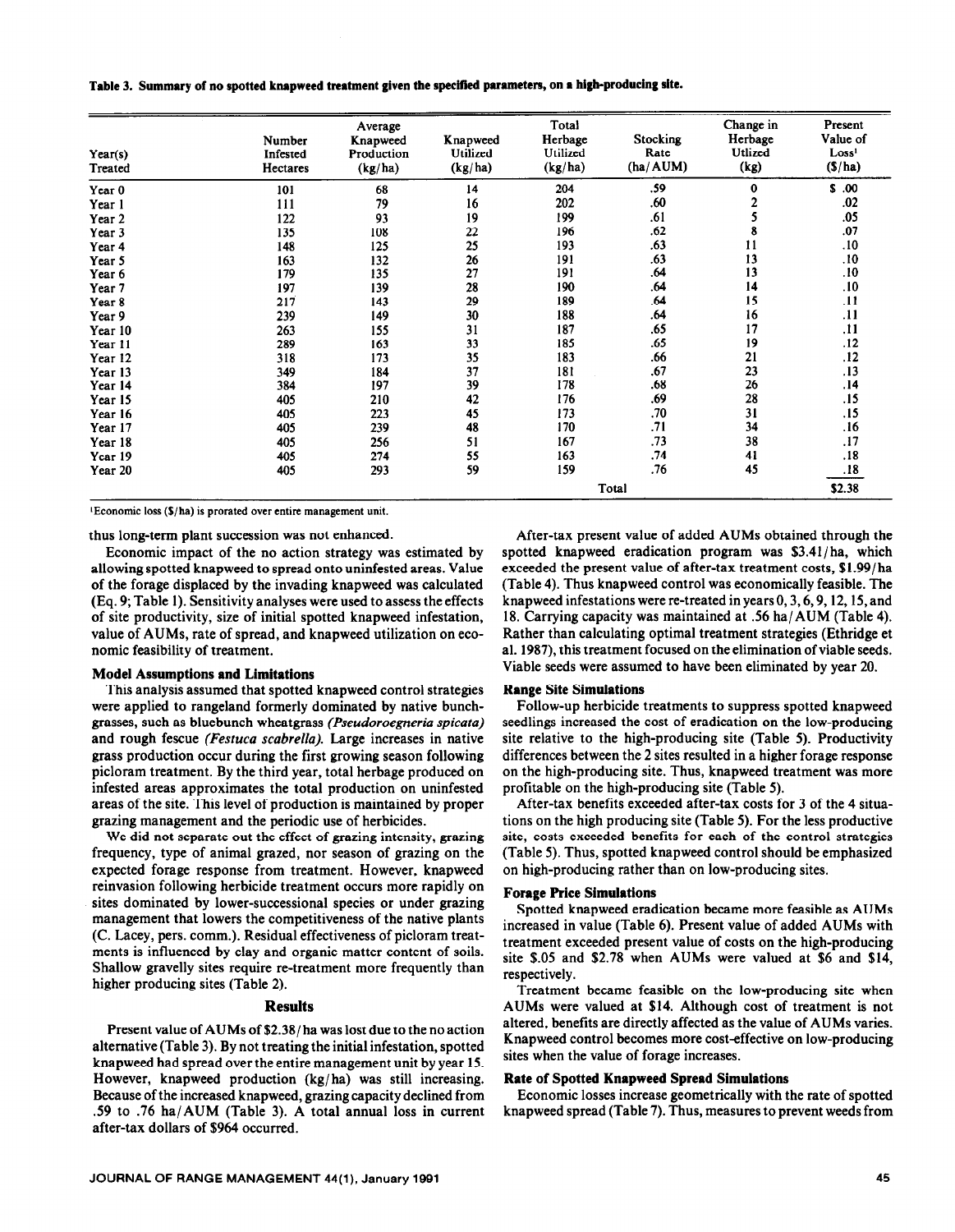## **Table 4. Summary of spotted knapweed eradication, given the specified parameters, of a bigb-producing site.**

| Year(s)<br>Treated | Number<br>Infested<br><b>Hectares</b> | Average<br>Knapweed<br>Production<br>(kg/ha) | Knapweed<br>Utilized<br>(kg/ha) | Total<br>Herbage<br>Utilized<br>(kg/ha) | Stocking<br>Rate<br>(ha/AUM) | Change in<br>Herbage<br>Utlized<br>(kg) | Present<br>Value of<br>Loss <sup>1</sup><br>(S/ha) |
|--------------------|---------------------------------------|----------------------------------------------|---------------------------------|-----------------------------------------|------------------------------|-----------------------------------------|----------------------------------------------------|
| Year 0             | 101                                   | 68                                           | 14                              | 163                                     | .74                          | $$ -1.02$                               | $S - 40$                                           |
| Year 1             | 20                                    |                                              | 0                               | 209                                     | .58                          | .00                                     | .06                                                |
| Year 2             | 0                                     |                                              |                                 | 216                                     | .56                          | .00                                     | .15                                                |
| Year <sub>3</sub>  | 61                                    |                                              |                                 | 215                                     | .56                          | .54<br>-                                | .16                                                |
| Year 4             | 0                                     |                                              |                                 | 218                                     | .56                          | .00                                     | .20                                                |
| Year 5             | 0                                     |                                              |                                 | 218                                     | .56                          | .00                                     | .20                                                |
| Year <sub>6</sub>  | 30                                    |                                              |                                 | 215                                     | .56                          | .23<br>-                                | .18                                                |
| Year 7             | 0                                     |                                              | 0                               | 218                                     | .56                          | .00                                     | .20                                                |
| Year 8             | 0                                     |                                              | 0                               | 218                                     | .56                          | .00                                     | .19                                                |
| Year 9             | 16                                    |                                              | 0                               | 215                                     | .56                          | .11<br>$\qquad \qquad -$                | .18                                                |
| Year 10            |                                       |                                              | 0                               | 218                                     | .56                          | .00                                     | .19                                                |
| Year 11            |                                       | 0                                            | 0                               | 218                                     | .56                          | .00                                     | .19                                                |
| Year 12            |                                       |                                              |                                 | 217                                     | .56                          | .04<br>-                                | .19                                                |
| Year 13            |                                       |                                              |                                 | 218                                     | .56                          | .00                                     | .20                                                |
| Year 14            |                                       |                                              | Λ                               | 218                                     | .56                          | .00                                     | .20                                                |
| Year 15            |                                       |                                              |                                 | 217                                     | .56                          | .03<br>$\overline{\phantom{0}}$         | .20                                                |
| Year 16            |                                       |                                              |                                 | 218                                     | .56                          | .00                                     | .21                                                |
| Year 17            |                                       | 0                                            |                                 | 218                                     | .56                          | .00                                     | .21                                                |
| Year 18            |                                       |                                              |                                 | 217                                     | .56                          | .03<br>$\overline{\phantom{0}}$         | .22                                                |
| Year 19            |                                       |                                              | 0                               | 218                                     | .56                          | .00                                     | .23                                                |
| Year 20            | 0                                     | 0                                            | 0                               | 218                                     | .56                          | .00                                     | .23                                                |
|                    |                                       |                                              |                                 | <b>Total Values</b>                     |                              | $S-1.99$                                | \$3.41                                             |

**~Economic** loss (S/ha) is prorated over entire management unit.

**Table 5. Net present value of after-tax costs and benefits of spotted knap weed treatment calculated for 2 range sites, 2 control strategies (each with 2 levels of initial infestation), and prorated over the management unit.'** 

| Control                                             | Site <sup>2</sup> |                          |                |                          |  |  |
|-----------------------------------------------------|-------------------|--------------------------|----------------|--------------------------|--|--|
| Strategy and<br>Initial                             |                   | High-producing           | Low-producing  |                          |  |  |
| Infestation                                         | Cost<br>(S/ha)    | <b>Benefit</b><br>(S/ha) | Cost<br>(S/ha) | <b>Benefit</b><br>(S/ha) |  |  |
| Complete Control<br>$(100\% \text{ of } \text{ha})$ | $-7.89$           | $+10.92$                 | $-10.77$       | $+4.59$                  |  |  |
| Complete Control<br>$(50\% \text{ of } \text{ha})$  | $-3.94$           | $+6.87$                  | $-5.38$        | $+3.53$                  |  |  |
| Containment<br>$(25\% \text{ of } \text{ha})$       | $-1.52$           | $+1.60$                  | $-1.52$        | $+1.25$                  |  |  |
| Containment<br>$(50\% \text{ of ha})$               | $-3.03$           | $+2.43$                  | $-3.03$        | $+1.73$                  |  |  |

'20% of **knapweed utilized as forage; AUM valued at \$10.** 

**\*Current and potential productivity were 544 and 680, and 272 and 318 kg/ha for the high- and low-producing sites, respectively.** 

**Table 6. Net present value of after-tax costs and benefits of eradicating knapweed calculated for 2 range sites, (each with 5 alternative AUM values), and prorated over the management unit'.** 

|              | Site <sup>2</sup> |                   |                |                   |  |  |
|--------------|-------------------|-------------------|----------------|-------------------|--|--|
| Value of AUM |                   | High-producing    | Low-producing  |                   |  |  |
| S            | Cost<br>(S/ha)    | Benefit<br>(S/ha) | Cost<br>(S/ha) | Benefit<br>(S/ha) |  |  |
| 6            | $-1.99$           | $+2.04$           | $-2.69$        | $+1.27$           |  |  |
| 8            | $-1.99$           | $+2.93$           | $-2.69$        | $+1.69$           |  |  |
| 10           | $-1.99$           | $+3.41$           | $-2.69$        | $+2.13$           |  |  |
| 12           | $-1.99$           | +4.09             | $-2.69$        | $+2.54$           |  |  |
| 14           | -1.99             | $+4.77$           | $-2.69$        | $+2.96$           |  |  |

**'25% of** hectares initially infested; complete control strategy; **20% of knapweed** 

**utilized as forage. \*Current and potential productivity were 544 and 680, and 272 and 3 18 kg/ha for the high- and low-producing sites, respectively.** 

spreading onto previously uninfested range are important (Table 7).

Treatment of spotted knapweed was economically feasible on high producing sites when knapweed was spreading to new areas at a rate of 5% and replacing forage on infested hectares at a rate of **5%.** The economic feasibility of treatment improved as the rate of spread increased. However, after-tax costs exceeded after-tax benefits on low-producing sites at the 5, 10, and 15% rates of spread (Table 7).

## **Livestock Use of Spotted Knapweed Simulations**

Economic benefits from spotted knapweed control change as animal diets change. Herbicide control is more feasible when livestock are utilizing little or no knapweed (Table 8). On a highproducing site, after-tax costs (\$1.99) were higher than after-tax benefits (\$1.39) when 30% of the knapweed was used. When  $25\%$  or less of the knapweed on a high-producing site was utilized as forage, after-tax benefits exceeded after-tax costs.

After-tax costs exceeded after-tax benefits on low-producing sites when 30% of the knapweed was used. Treatment on low-

Table 7. Net present value of after-tax costs and benefits of spotted knap**weed eradication calculated for 3 alternative rates of knapweed spread and forage replacement, on two range sites, and prorated over the management unit'.** 

| Rates of Knapweed               | Site <sup>2</sup> |                   |                |                   |  |  |
|---------------------------------|-------------------|-------------------|----------------|-------------------|--|--|
| Spread & Forage<br>Displacement |                   | High-producing    | Low-producing  |                   |  |  |
| (Percent)                       | Cost<br>(S/ha)    | Benefit<br>(S/ha) | Cost<br>(S/ha) | Benefit<br>(S/ha) |  |  |
| $5$ and $5$                     | $-1.99$           | $+2.19$           | $-2.69$        | $+1.17$           |  |  |
| 10 and 10                       | $-1.99$           | $+2.99$           | $-2.69$        | $+1.83$           |  |  |
| 15 and 15                       | $-1.99$           | $+3.90$           | $-2.69$        | $+2.55$           |  |  |

**'25% of hectares initially infested; complete control strategy; 20% of knapweed utilized as forage; AUM valued at \$10. 'Current and potential productivity wen 544 and 680, and 272 and 3 18 kg/ ha for the** 

**high- and low-producing sites, respectively.**